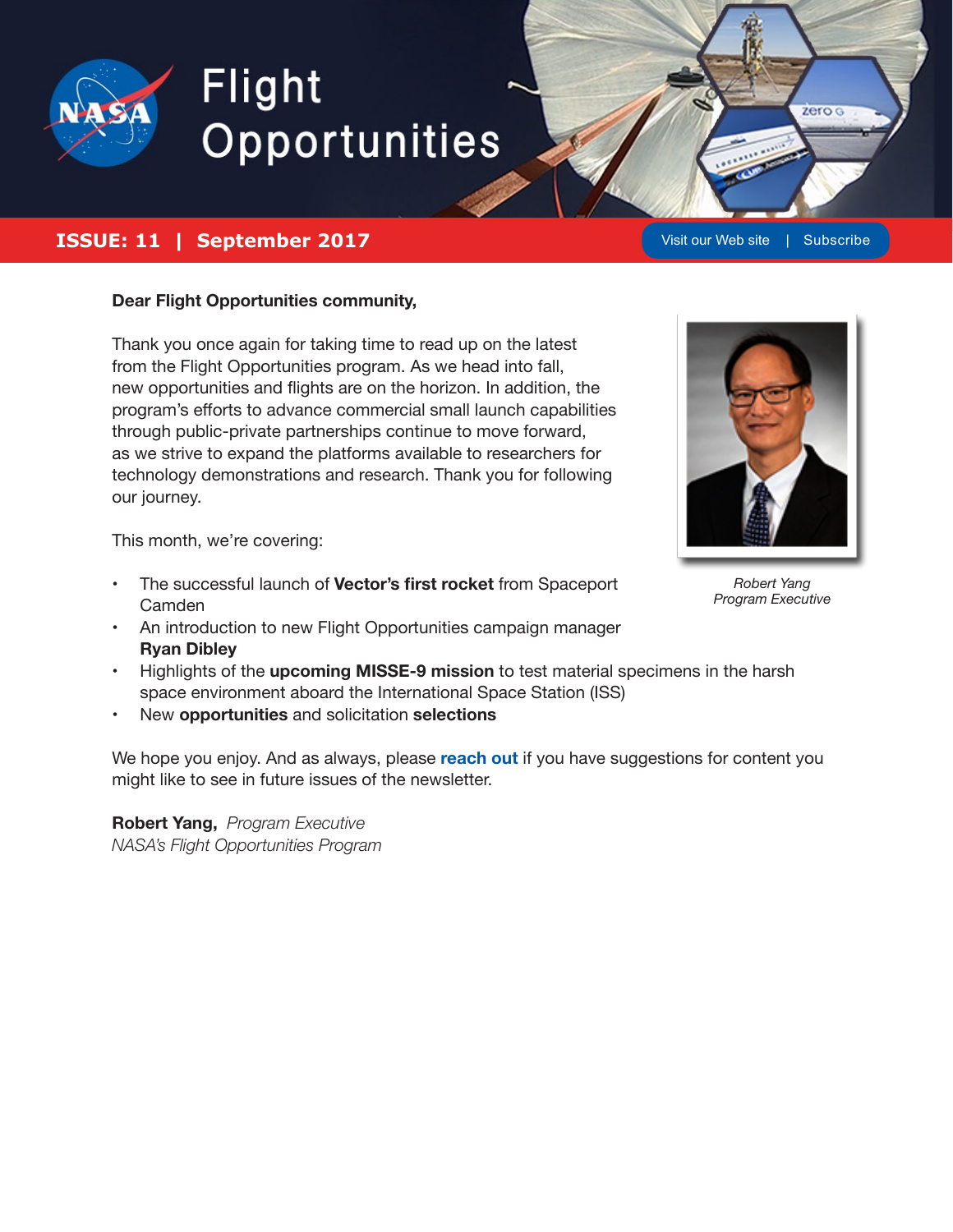## **Vector Launches First Rocket from Spaceport Camden**

**[Vector](https://vectorspacesystems.com/)**, a microsatellite space launch company, conducted a successful suborbital flight of its B0.002 test vehicle on August 3rd. The vehicle is a full-scale prototype of the company's Vector-R launch vehicle.

A recipient of a 2015 NASA Space Technology Mission Directorate (STMD) Announcement of Collaborative Opportunity (ACO) award, Vector received technical and facility support from NASA's Marshall Space Flight Center to develop the propulsion technologies for this vehicle using additive manufacturing.

*"This is a significant accomplishment for Vector and for NASA's initiatives to advance enabling technologies for suborbital and orbital small launch vehicles," said Ron Young, Flight Opportunities Program Manager. "NASA's role in helping the industry develop small satellite launch capabilities through the STMD ACO awards enables companies such as Vector to offer this capability to the commercial marketplace sooner."* 

The flight test is particularly significant for Vector because the company is manifesting customer experiments and payloads--a major achievement among the next generation of small launch vehicle developers. Test packages related to real-time satellite imagery data and spacebased medicine research and applications highlight Vector's mission to deliver increased access for organizations looking to launch microsatellites more affordably and at a higher frequency than ever before.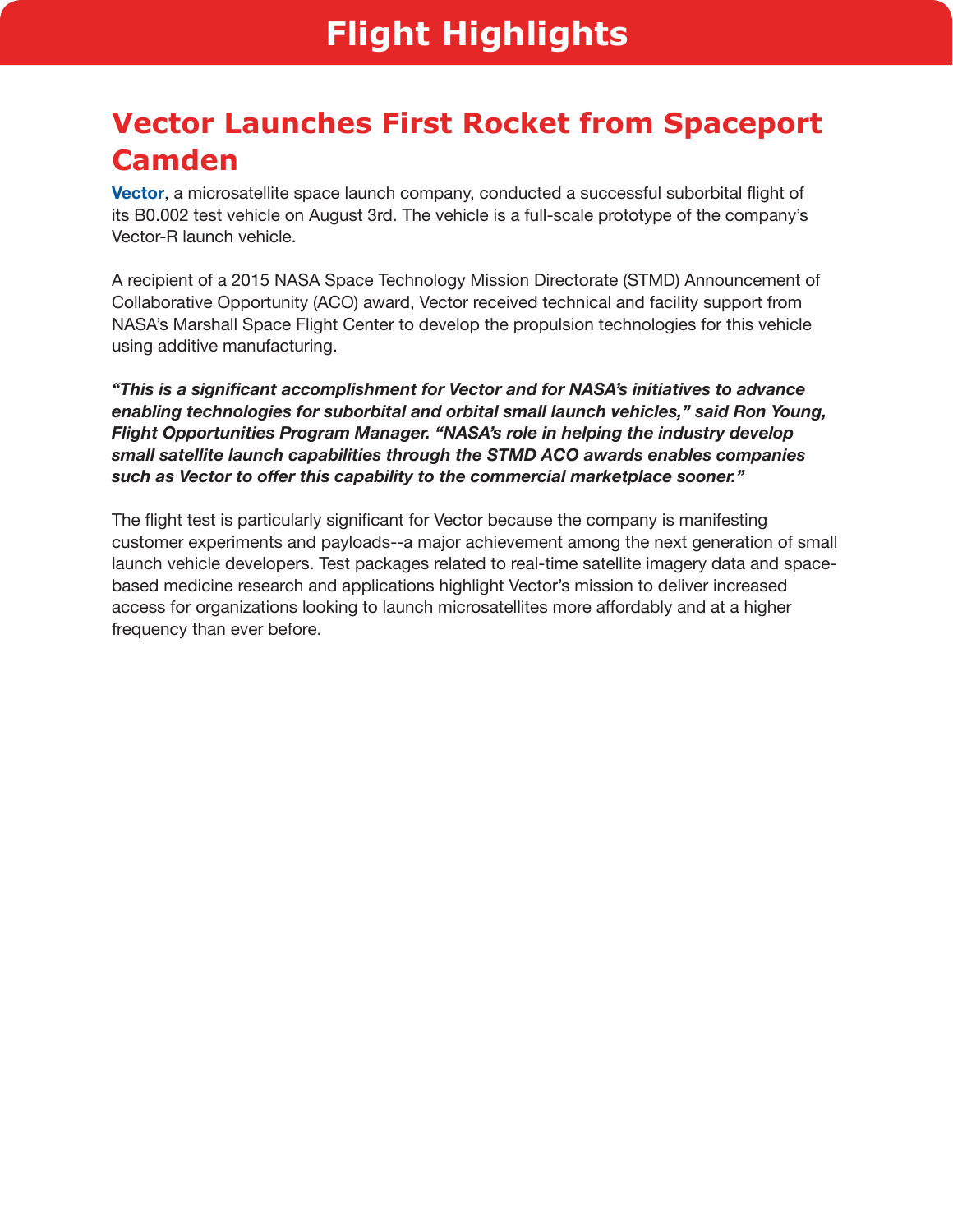## **Meet Our New Campaign Manager: Ryan Dibley**

With 17 years of experience at NASA's Armstrong Flight Research Center, aerospace engineer Ryan Dibley brings a rich technical background to his new role as campaign manager for the Flight Opportunities program. Dibley will manage flight campaigns for technology payloads flying with Blue Origin, Virgin Galactic, Masten Space Systems, and Zero Gravity Corporation (ZERO-G).

We sat down to talk with Dibley recently about his background and why he is excited to be joining the dynamic team at Flight Opportunities.

#### *Tell us a bit about your background at NASA? What were you doing before joining Flight Opportunities?*

Prior to this new role, I was the chief engineer on the subscale **[Towed Glider Air Launch System](https://www.nasa.gov/centers/armstrong/programs_projects/TGALS/index.html)** at Armstrong. I then took a couple months off--my wife and I had our first baby in May- -and now I'm back and getting my feet wet here with Flight Opportunities.



*New to the Flight Opportunities team: Ryan Dibley. Dibley joins NASA's Paul De León in handling campaign management for the program.*

While this campaign manager role is a new career track for me, so much of my experience at NASA has been in flight testing. I started here in 2000 in the Controls and Dynamics Branch. And then in 2014, I moved over to the Systems Engineering Branch. Prior to that, I worked at NASA's Ames Research Center while I was getting my master's at Cal Poly San Luis Obispo. So, I've been with NASA for my entire career and really see the value of flight tests and how they can help advance the technologies NASA will need for future missions.

#### *How are you hoping to apply that experience to this new role?*

My flight test experience is really key to the practical knowledge I bring to the table in terms of what it takes to get an experiment to flight. In my role as a chief engineer, I was charged with bringing together all of the disparate (often competing) disciplines, and getting them to communicate and work together. Because of that, I think I'm able to see the big picture of these flight campaigns. So, that should be an asset to the principal investigators and the flight providers.

#### *What excites you about working with the Flight Opportunities program and its mission?*

I really like the people that I've met so far on the team. It's a really great group of smart and dedicated people. I'm looking forward to working with them. I also really like the idea of being involved in the process of maturing technologies that will have an impact on future NASA space missions. I'm excited to bring my experience to that.

Thanks so much, Ryan, and welcome to the Flight Opportunities team!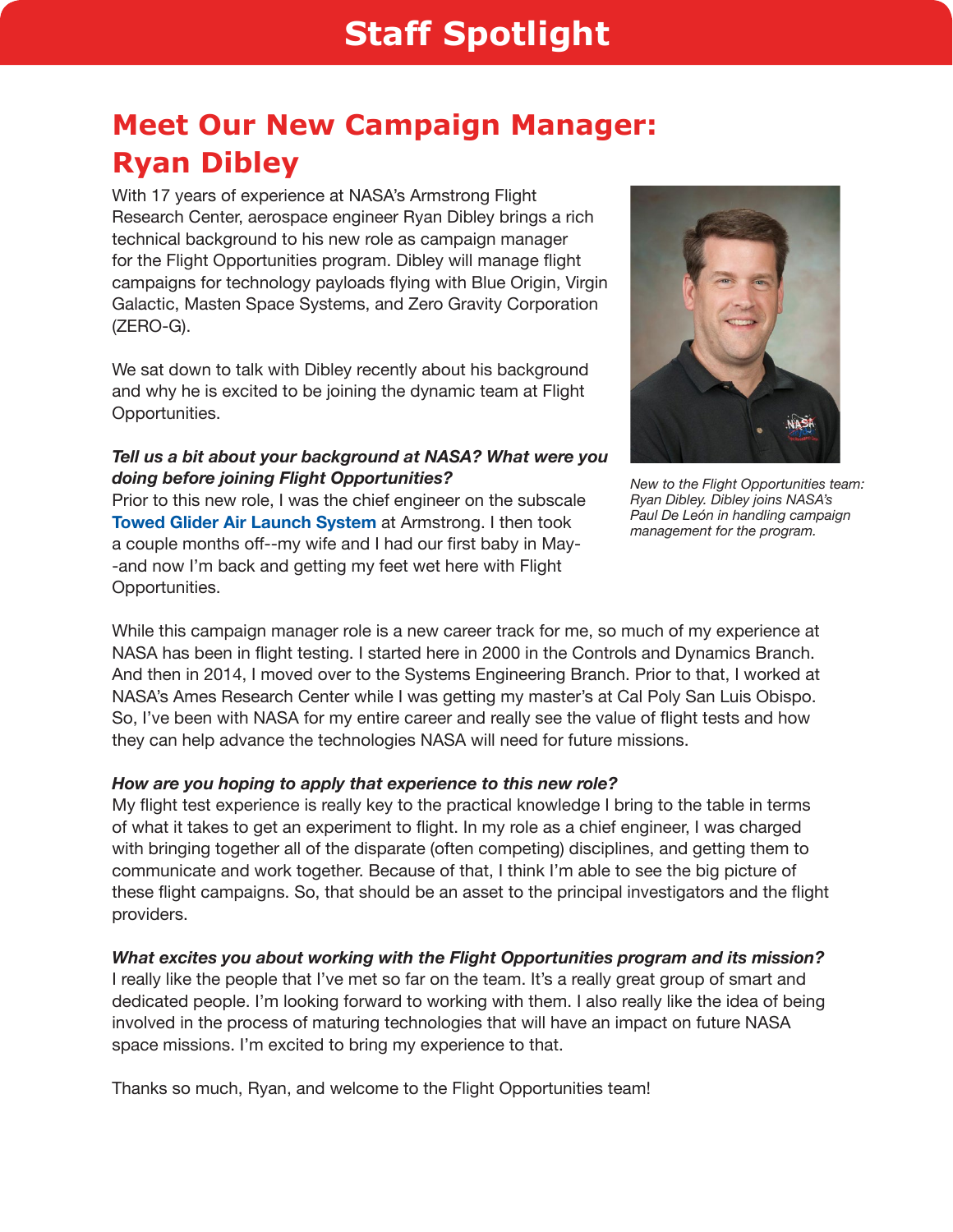## **Mission Highlights**

## **Upcoming MISSE-9 Mission Debuts New Flight Facility to Test Materials Durability in Space**



*Kim De Groh (left) of NASA's Glenn Research Center and Langley's Sheila Thibeault with their material samples, slated for testing on MISSE-9*

It's been 6 years since NASA's last Materials International Space Station Experiment (MISSE) mission--a program enabling researchers to test material samples in space. In that time, the program has seen many changes, including a newly designed flight facility platform that exposes material samples to the space environment. Now part of the Flight Opportunities portfolio of offerings for demonstrating new technologies, the MISSE program will continue to help advance key technology capabilities.

The new flight facility, with hardware built and integrated by **[Alpha Space Test &](http://www.alphaspace.com/)  [Research Alliance](http://www.alphaspace.com/)** of Houston, Texas, will be used for the first time this fall. when the MISSE-9 mission heads to the ISS, where it will remain for the next year before returning the experiments to Earth for analysis.

#### **A Legacy of Materials Testing**

The MISSE program has been a successful part of ISS research since 2001, when its original flight hardware became the first payload to be installed on the outside of the space station. In 2014, MISSE was recognized with an ISS Top Discovery in Microgravity Award.

Sheila Thibeault of NASA's Langley Research Center is one of the original pioneers of the MISSE program. Like other researchers, she relies on MISSE missions to test and qualify the resistance of materials to low-Earth orbit.

"The space environment is very harsh, and materials--especially polymeric materials- can erode away," said Thibeault. "There are a lot of different environmental complications happening at the same time. Atomic oxygen, charged particle radiation, ultraviolet radiation, temperature extremes, vacuum conditions, micrometeoroids and orbital debris... the list goes on."

Thibeault noted that, although researchers can test their materials' resistance to these conditions on the ground, there are limits.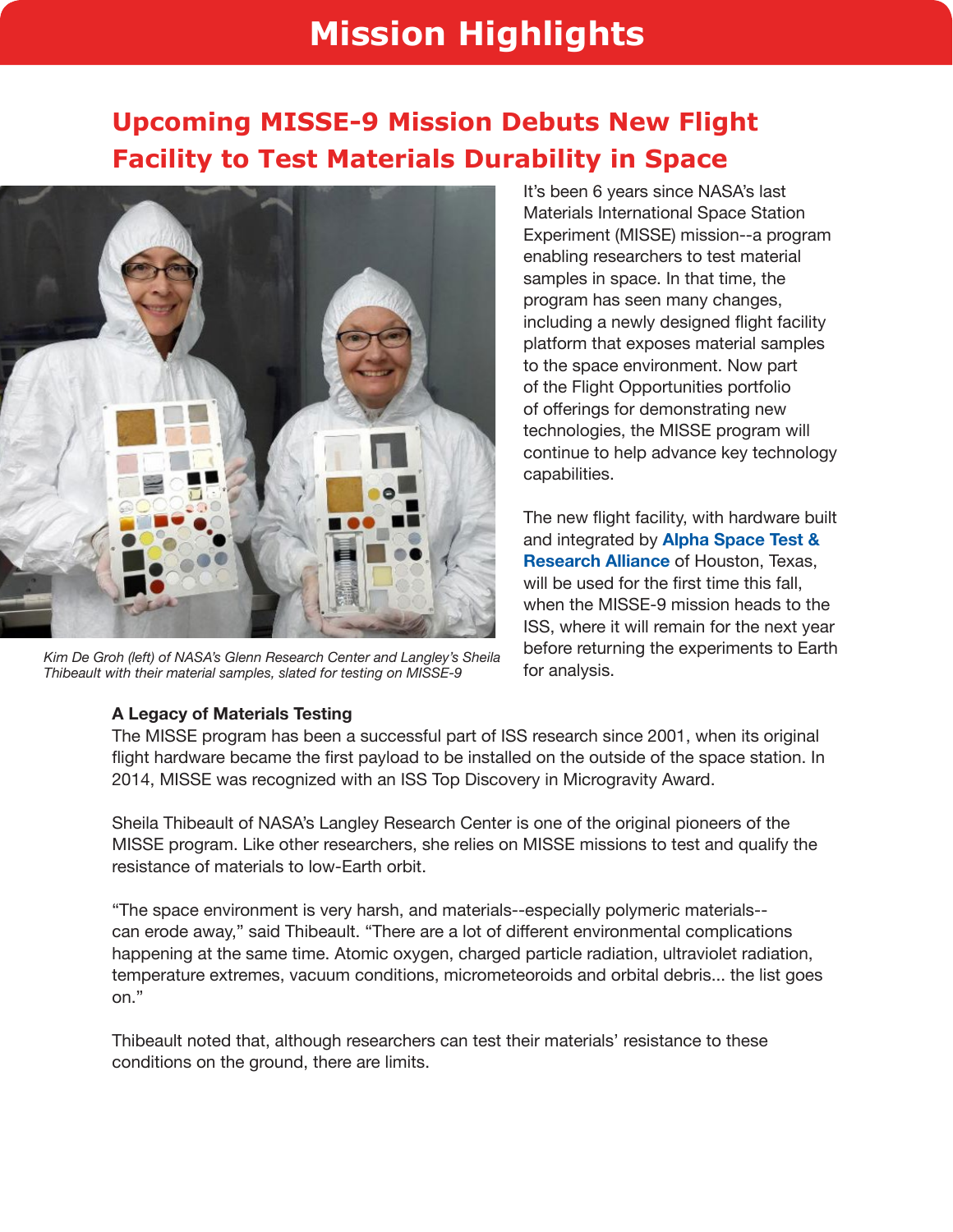"We can test for one condition and then another and so forth, but we can't test for these things all at the same time in the way they exist in space," said Thibeault. "That's why we really need to test these material specimens in the actual space environment. And missions like MISSE are important because they bring our samples back to us, so we can get as much data as possible."

The MISSE program's legacy of long-duration testing of materials has paid off with a wealth of data that has enabled the manufacturing of long-life, reliable components for spacecraft as well as uses on Earth.

"The original MISSE hardware was a very clever design," said Thibeault. "It looked like a suitcase. When you opened it up and turned it around 180 degrees, it formed a platform that was used to expose the material samples to the space environment."

With its newly designed flight facility, the MISSE-9 mission will offer more room than ever for both NASA researchers and academic or commercial organizations to fly their material samples.

"Now with our new flight facility design we have a box configuration. So, more sides can be exposed to the environment," noted Thibeault.

MISSE-9 will enable testing of material specimens from various NASA centers as well as academia and commercial organizations.

## **Selections**

### **MISSE-11 Selections Announced**

NASA has selected five technologies to be part of its MISSE-11 mission, which will test the technologies aboard the International Space Station (ISS). The MISSE flight facility enables long-term exposure of materials to the harsh space environment, allowing researchers to assess the performance of their innovations.

The following proposals were selected for the MISSE-11 mission:

- **• 3D-MAT On-Orbit Exposure**, *Jay Feldman (NASA's Ames Research Center)* Assess the effects of low-Earth orbit (LEO) exposure on a new structural ablative composite developed by NASA specifically to meet Orion requirements
- **• Electrodynamic Dust Shield Experiment**, *Carlos Calle (NASA's Kennedy Space Center)* Test the Electrodynamic Dust Shield (EDS), an active dust mitigation technology that uses dynamic electric fields to remove dust from surfaces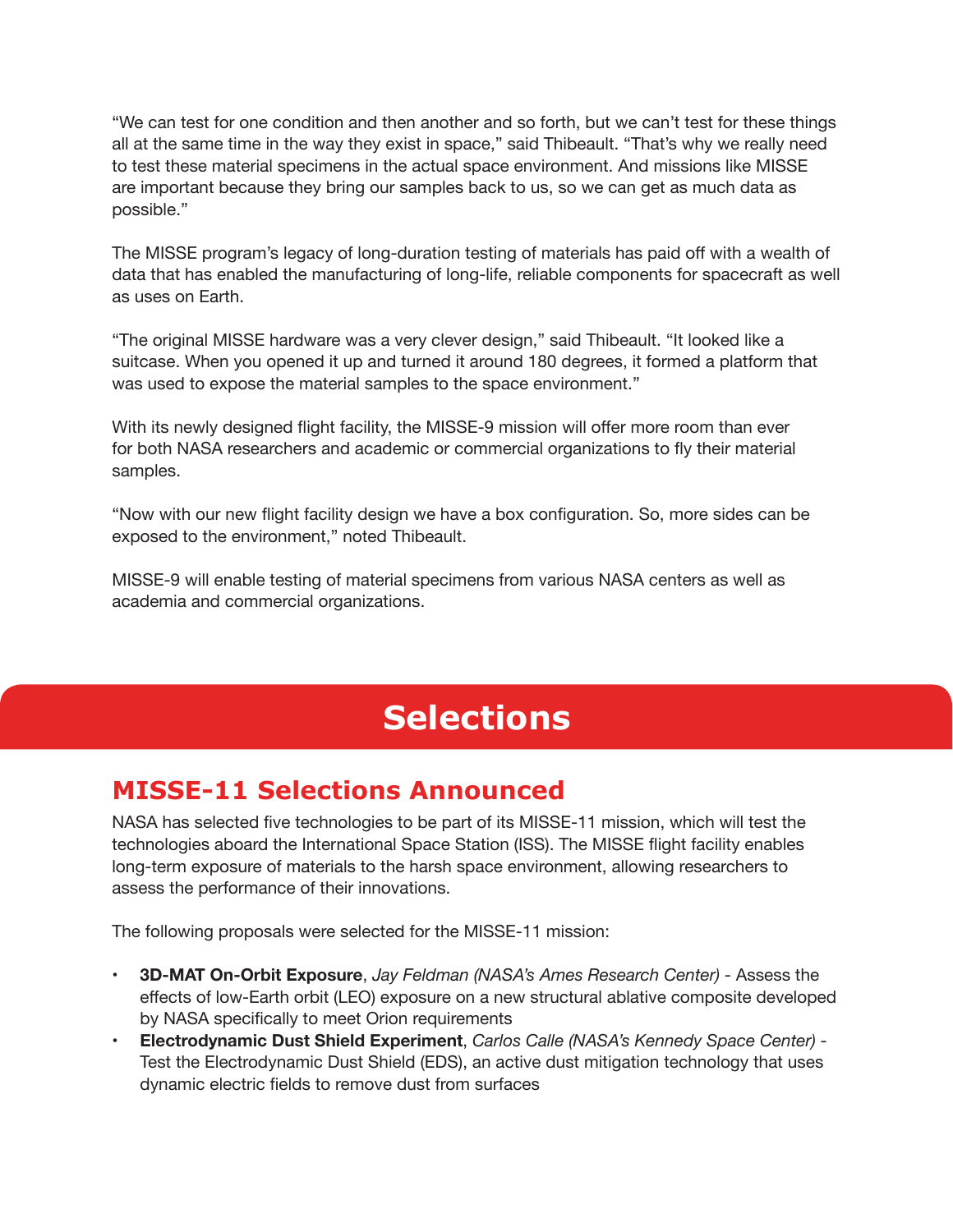- **• Space Qualification Studies of Quad Photodiode, Focal Place Array, and Solar Paint**, *Narasimha Prasad (NASA's Langley Research Center)* - Assess the impact of the space environment on the performance of various technologies for imaging, sensing, and power generation
- **• Risk Reduction for Mars Ice Home Materials**, *Sheila Thibeault (Langley)* Expose candidate Mars Ice Home materials to an actual space environment and determine postflight results on strength, flexibility, mass erosion yield, and transparency to light in the visible range
- **• Materials Experiment for Long Duration Exploration (MELDE)**, *Miria Finckenor (NASA's Marshall Space Flight Center)* - Determine atomic oxygen erosion yield and optical property changes due to the LEO environment on a variety of materials proposed for use in NASA missions and other space applications

The next call, for MISSE-12, is expected to open in December. Stay tuned to the Flight Opportunities newsletter and **[website](https://www.nasa.gov/directorates/spacetech/flightopportunities/index.html)** for details.

## **NASA Selects 10 New Partnerships for Space Technology Development**

NASA recently announced **[10 new collaborative partnerships](https://www.nasa.gov/directorates/spacetech/feature/Partnerships_to_Advance_Commercial_Space_Technology)** focused on U.S. industrydeveloped space technologies that can advance the commercial space sector and benefit future NASA missions through the Announcement of Collaborative Opportunity (ACO) **[solicitation](https://nspires.nasaprs.com/external/solicitations/summary.do?method=init&solId=%7bE4466534-6C43-2367-5E53-EE2165C396C2%7d&path=closedPast)** released by NASA's Space Technology Mission Directorate (STMD).

Flight Opportunities is particularly interested in partnerships related to ACO Topic 1: Small Launch Vehicle Technology Development. Through these selected projects, NASA will partner with industry to continue to expand commercial small launch capabilities, one of the key objectives of the Flight Opportunities program.

- **• LauncherOne Small Launch Vehicle Propulsion Advancement**, *LauncherOne, Long Beach, California*; partnering with NASA's Marshall Space Flight Center and Glenn Research Center
- **• Propulsion System and Second Stage Structural Loads Interaction Test Platform**, *Relativity Space, Inglewood, California*; partnering with NASA's Stennis Space Center
- **• SPYDER Technology Guidance, Navigation, and Control Affordable Vehicle Avionics (AVA) Development**, *UP Aerospace, Littleton, Colorado*; partnering with NASA's Ames Research Center

Through the ACO, NASA's investments in industry partnerships can reduce the cost of the development of technologies and accelerate the infusion of emerging commercial capabilities into space missions.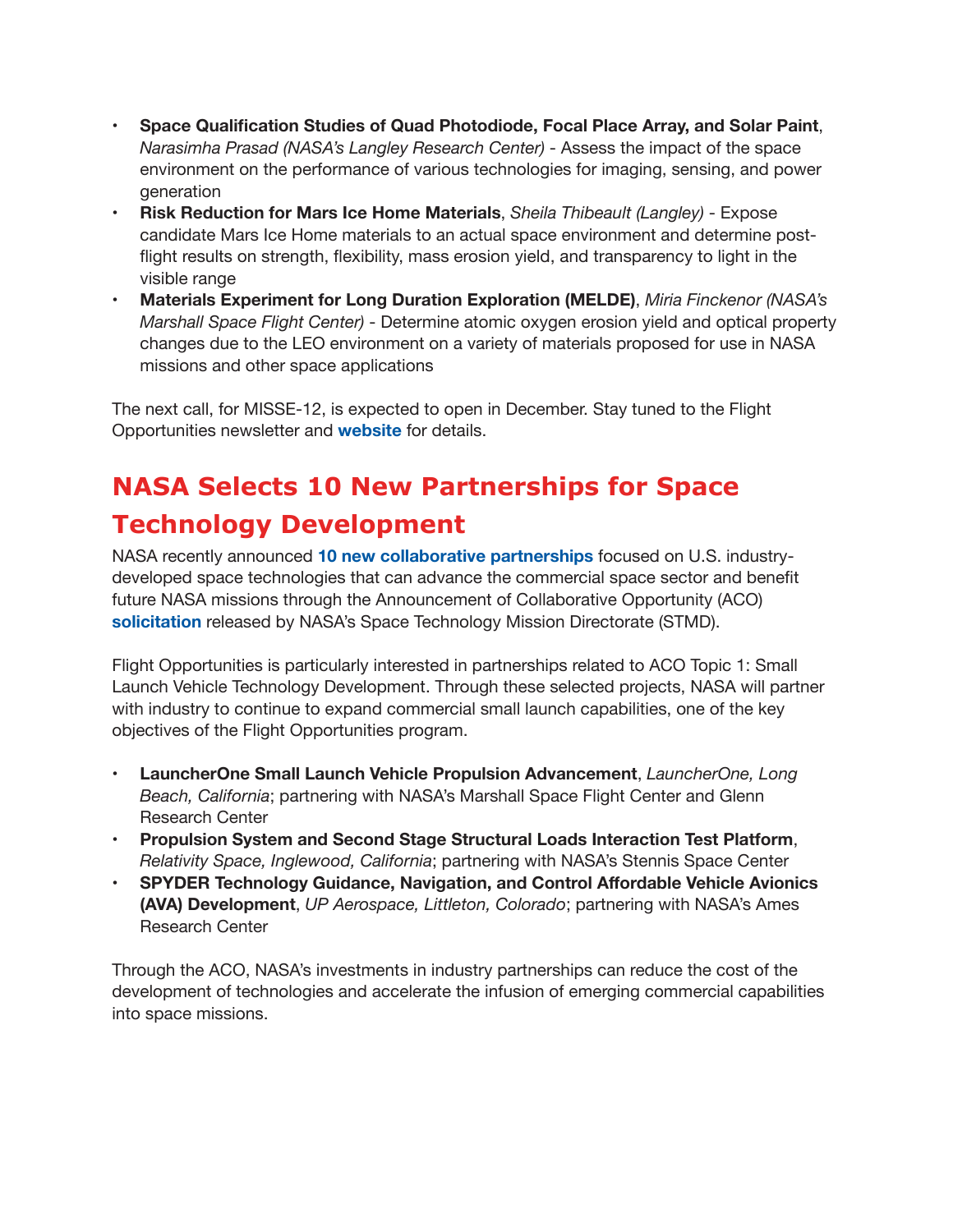### **Sources Sought for Suborbital Launch Vehicle Flight and Payload Integration Services**

NASA's Armstrong Flight Research Center is conducting market research to identify potential sources capable of performing Armstrong's Suborbital Launch Vehicle Flight and Payload Integration Services Support. Responses are due **October 5, 2017**. For more information, see the **[official notice](https://www.fbo.gov/index?s=opportunity&mode=form&id=17020ee7b7e886700b84ba41bab21e86&tab=core&_cview=0)**.

### **SpaceTech-REDDI-2017 Appendix F1(B) Solicitation Open**

NASA has released a solicitation, titled "**[Technology Advancement Utilizing Suborbital](http://tinyurl.com/NASA-17FO-F1B)  [Flight Opportunities](http://tinyurl.com/NASA-17FO-F1B)**," as an appendix to the Space Technology Mission Directorate (STMD) NASA Research Announcement (NRA), titled "Space Technology Research, Development, Demonstration, and Infusion 2017 (SpaceTech-REDDI-2017)." The SpaceTech-REDDI solicitation seeks proposals to demonstrate cross-cutting space technologies in relevant space-like environments using currently available U.S. commercial reduced-gravity, high-altitude balloon, and suborbital reusable flight opportunities.

Applications are due on or before **November 3, 2017**, and NASA plans to announce selections in February 2018. Flight Opportunities will conduct two Q&A sessions to provide an overview of the solicitation and to answer questions about the proposal process. The dates for the sessions will be announced in the near future. See the solicitation page on **[NSPIRES](http://tinyurl.com/NASA-17FO-F1B)** for more details.

Selections from the most recent solicitation, **[SpaceTech-REDDI-2017 F1\(A\)](https://nspires.nasaprs.com/external/solicitations/summary.do?method=init&solId={E794E0A7-E63F-54B2-1D66-3AD8BC713A6A})**, are underway, with announcements expected soon.

### **NASA Internal Call for Payloads**

The **[NASA Internal Call for Payloads](https://www.nasa.gov/directorates/spacetech/flightopportunities/opportunities)** applies to internally funded NASA development activities seeking maturation advancement beyond Technology Readiness Level (TRL) 4. Reviews of proposals from the most recent NASA Internal Call for Payloads (NTRNL-Jan-17) are underway, with announcements expected soon. Watch the newsletter for an announcement of the next internal call, or contact **[Steve Ord](mailto:stephan.f.ord%40nasa.gov?subject=NTRNL)** to learn more about the program and discuss how to best prepare for your submission.

### **New Opportunities for Balloon Flights for Biologists**

"**[Ballooning for Biologists: Mission Essentials for Flying Life Science Experiments to Near](http://gravitationalandspacebiology.org/index.php/journal/article/view/737/780)  [Space on NASA Large Science Balloons,](http://gravitationalandspacebiology.org/index.php/journal/article/view/737/780)"** by David Smith and Marianne Sowa, has recently been published in the Journal of the American Society for Gravitational and Space Research. Highlighting the many advantages of balloon flights, including cost effectiveness and efficiency, the paper makes a case for researchers in aerobiology, astrobiology, and space biology to make balloon flight experiments an intermediary step in their technology maturation plans (from groundbased testing to low-Earth orbit and finally deep-space studies). The paper provides an overview of balloon operations, topics that can be uniquely addressed in the stratosphere, and a roadmap for developing payloads to fly with NASA.

The paper's publication also corresponds to a new solicitation for balloon experiments from NASA's Space Life and Physical Sciences Research and Applications Division: **[Solicitation of](https://nspires.nasaprs.com/external/solicitations/summary.do?solId=%7B1A05607C-45CF-E983-64E3-7EA1D7C0BA87%7D&path=&method=init)  [Proposals to Conduct Research on Antarctic Balloon Flights](https://nspires.nasaprs.com/external/solicitations/summary.do?solId=%7B1A05607C-45CF-E983-64E3-7EA1D7C0BA87%7D&path=&method=init)**. Proposals are due **October 16, 2017**, with selections expected in March 2018.